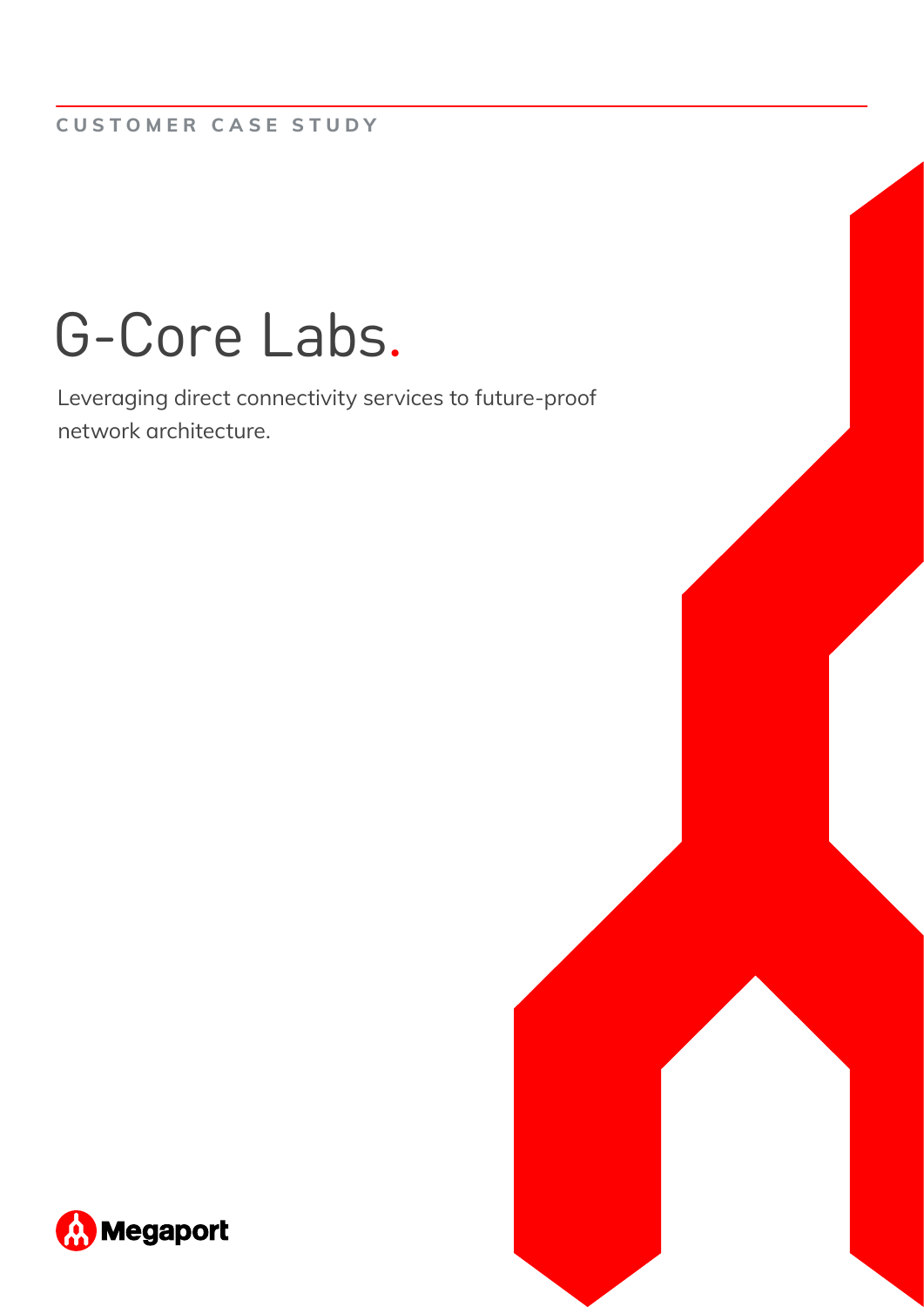## About the Company

G-Core Labs is a Luxembourg based global IT solutions provider offering managed hosting, CDN and cloud services. They have built out an unprecedented IT infrastructure for an industry leading game developer, Wargaming, and as a result, have also become the World Guinness Record holder for ["Most Players Online Simultaneously on one MOG Server - 1,114,000](http://www.guinnessworldrecords.com/world-records/most-players-online-simultaneously-on-one-mog-server)  [online players".](http://www.guinnessworldrecords.com/world-records/most-players-online-simultaneously-on-one-mog-server) To ensure they can continue to scale mission-critical infrastructure in a cost effective manner while meeting the stringent performance demands of massive real-time data traffic, G-Core Labs rely on Megaport's elastic interconnection services to future-proof this key company asset.

## Challenges

According to Niko Partners, Southeast Asia (SEA) games revenue will grow to more than \$3 billion by 2020. Increase in net new gamers, existing gamers playing more games, and higher resolution streaming are just a few key drivers behind the booming traffic. As such data flow rapidly grows, G-Core Labs needs to address multiple challenges at the same time:

#### **Network Performance:**

Consistent service delivery with the highest throughput and lowest possible latency for Wargaming's flagship Massive Multiplayer Online (MMO) game "World of Tanks" directly translates into great user experience. Providing high-quality online gaming experience is challenging due to the best-effort nature of the Internet. Thus the need for robust and resilient interconnection, which keeps Round Trip Time (RTT) and packet loss to the possible minimum, is essential more than ever to support a growing base of richer game versions and diverse |users in the APAC region.

#### **Cost Efficiency:**

Depending on the time of day and year, traffic can fluctuate drastically. Daily peak time is typically between 19:00 and 22:00 local time when most players come online, with an even higher peak during major holidays like Christmas and summer break. With traditional means of bandwidth sourcing, G-Core Labs has to anticipate, pre-provision and commit to larger amounts of bandwidth in order to meet peak end-user demand. This inevitably drives overall connectivity cost up and is of particular concern where international bandwidth costs in Southeast Asia run high.

#### **Flexibility:**

Traditional providers typically require much longer provisioning time and more manual procedures to complete a service request. Lead time varies greatly and from just getting the account setup to submitting an order to getting an LOA could take several weeks. Capacity choices are also limited to a defined set of bandwidth tiers, making it impossible for real-time bandwidth scaling, either up or down, where and when G-Core Labs needs it.



We've researched and found no such provider in Asia except Megaport, who provides true flexibility to scale connectivity real-time, up or down at a per Mbps granularity. Another key value to us, both cost and operations wise, is the ability to easily self-provision additional services through the portal. *II* 

– Andre Reitenbach, Managing Director





**G-CORE LABS** 

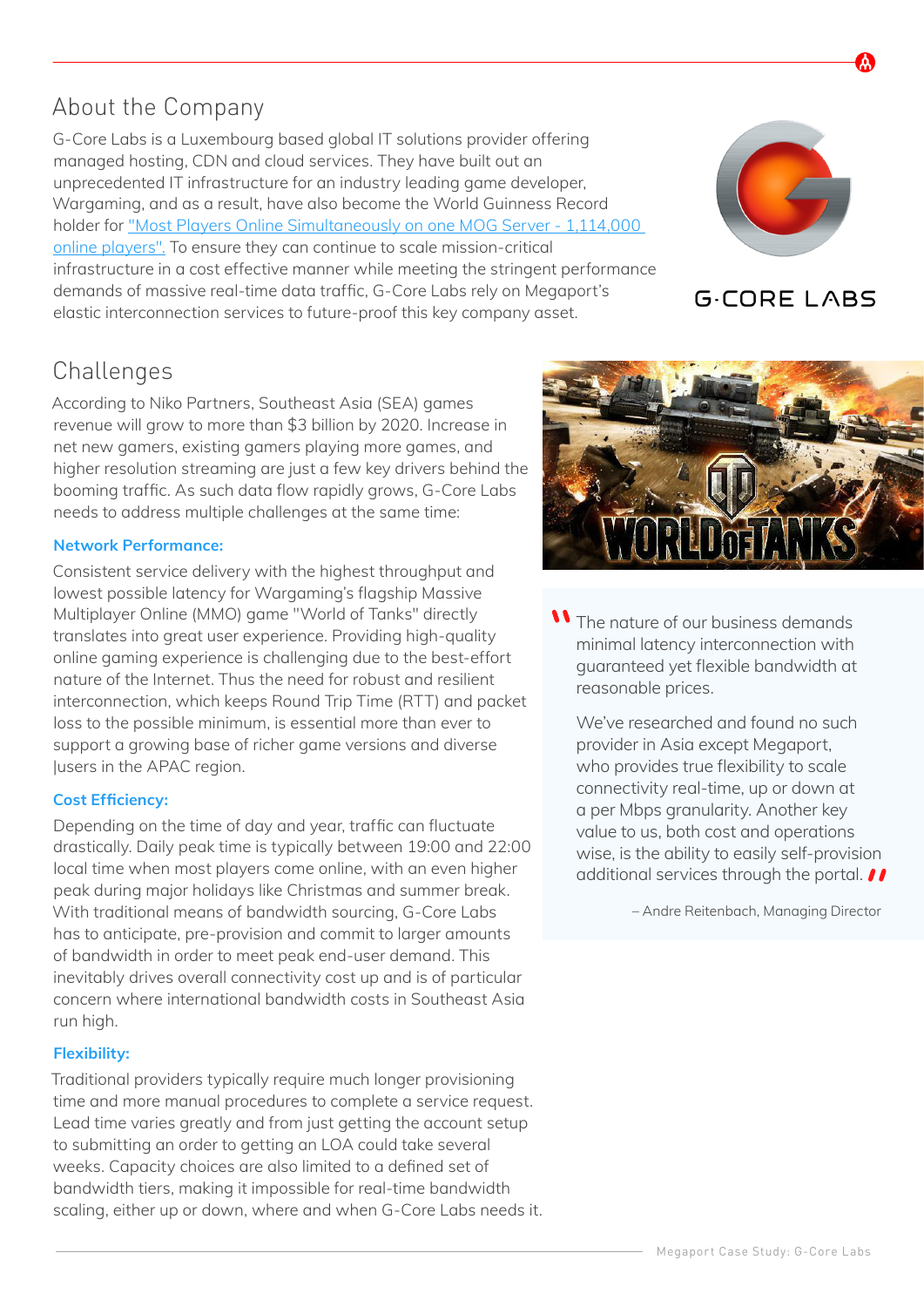## Solution

Megaport helped G-Core Labs solve the challenges regarding network performance, cost efficiency and flexibility by enabling them to consume right-sized, scalable connectivity in an on-demand and cost-effective manner between key Point Of Presences (POPs) in Asia Pacific region.

Through a combination of peering on Megaport's Internet Exchange (IX) in 3 locations, namely Hong Kong, Singapore, and Sydney, and data centre connectivity between Hong Kong and Singapore, G-Core Labs is now able to carry their high volume data traffic through direct and better routes to meet the high performance demands of their end customers. In network performance terms, this equals minimizing RTT to far less than 150ms and minimizing packet loss.

Megaport's on-demand and unique "choose any speed, for as long as you need" bandwidth model has also provided G-Core Labs the freedom and control to consume exactly what they need at any given time. This has greatly simplified their planning and increased their agility. The resulting savings can also be easily visualized through the Megaport pricing calculator.



# Results, ROI, and Future Plans

Improve Network Resiliency: G-Core Labs has existing peering relations in region. By expanding and connecting to the same and additional peers on Megaport's IX, they are able to perform load sharing and increase available bandwidth to improve overall network performance.

Minimize Latency: The Hong Kong - Singapore elastic connectivity directly helps to eliminate traffic detours otherwise necessary between these two key markets. G-Core Labs is therefore looking to Megaport to elastically link-up other key markets in region as well.

For example, a 1-week bandwidth cost comparison with daily peak of 3 hours results in **82% savings.\***

- Constant 1G with traditional provider: **500 USD/week**
- Right-sized connectivity with Megaport: **88 USD/week**

Finally, the simplicity of the Megaport solution, one port with multiple services, has provided additional cost and operational benefits to G-Core Labs on top of those gained by right-sizing capacity and paying only for what's actually used. As such, G-Core Labs is considering to add direct cloud connectivity through Megaport in the near future.

\*Based on prevailing rates and is subject to change without prior notice. Bandwidth cost is VXC only.



Right-Scaled Connectivity: Unique to Megaport, G-Core Labs can now "Point, Click, Connect" in the Megaport Portal and instantly scale capacity in tandem with actual bandwidth requirements, without the cumbersome need to forecast and pre-provision idle capacity. "In our experience, provisioning lead time through the Megaport Portal is extremely low comparing to others. The ability to control any service in a few clicks is ground breaking." says Andre.

Direct Cloud Connectivity: As Megaport offers direct connectivity into all leading cloud service providers and it's easy to add additional services on top, G-Core Labs is also exploring to add direct cloud connectivity in the near future.